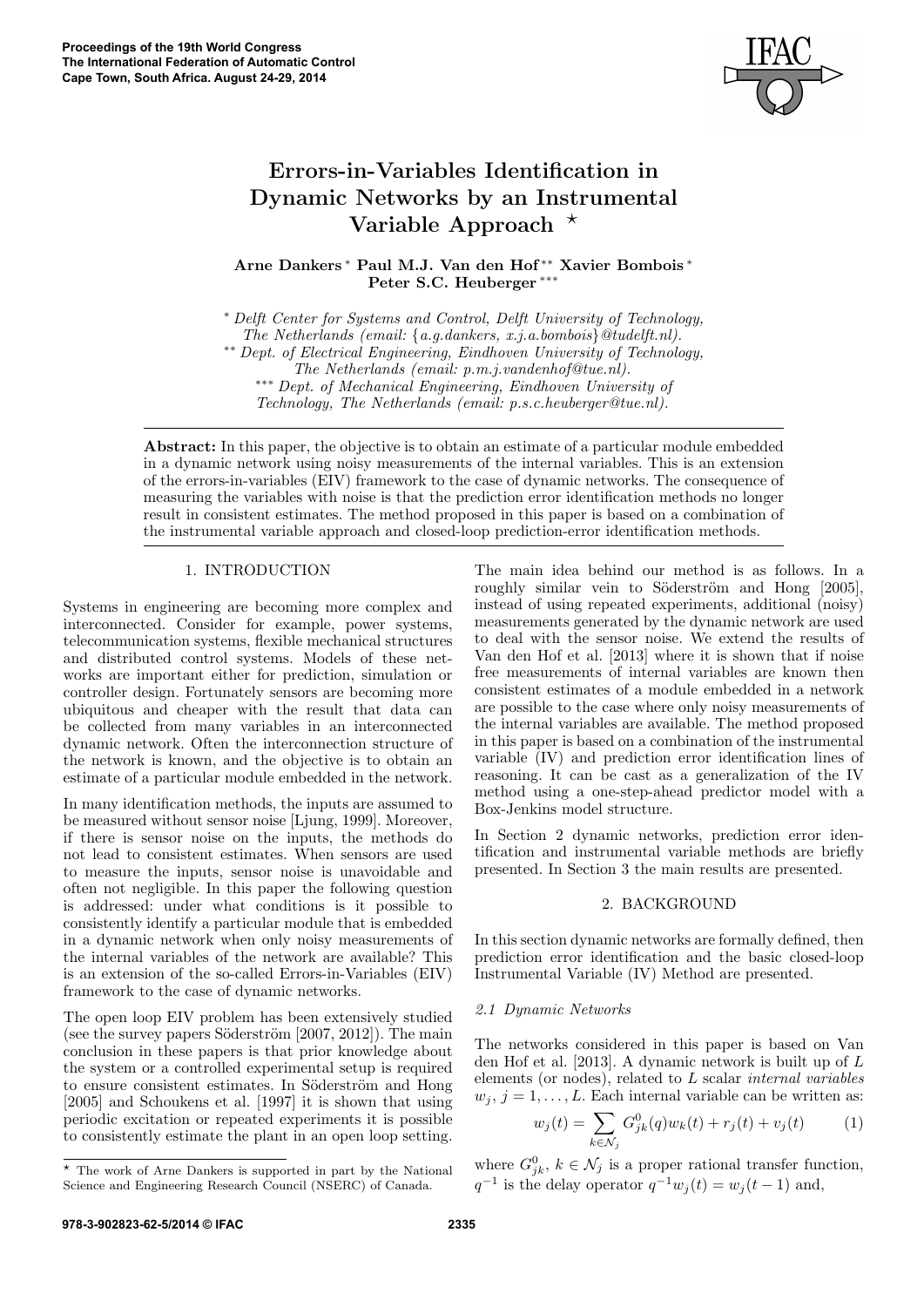- $\mathcal{N}_j$  is the set of indeces of internal variables with direct causal connections to  $w_j$ , i.e.  $k \in \mathcal{N}_j$  iff  $G_{jk}^0 \neq$  $\theta$ :
- $v_j$  is process noise, that is modeled as a realization of a stationary stochastic process with rational spectral density:  $v_j = H_j^0(q)e_j$  where  $e_j$  is a white noise process, and  $H_j^0$  is a monic, stable, minimum phase transfer function;
- $r_j$  is an *external variable* that is known to the user, and can be manipulated by the user.

It may be that the disturbance and/or external variables are not present at some nodes. The network is defined by:

$$
\begin{bmatrix} w_1 \\ w_2 \\ \vdots \\ w_L \end{bmatrix} = \begin{bmatrix} 0 & G_{12}^0 & \cdots & G_{1L}^0 \\ G_{21}^0 & 0 & \ddots & \vdots \\ \vdots & \ddots & \ddots & G_{L-1}^0 & L \\ G_{L1}^0 & \cdots & G_{L-L-1}^0 & 0 \end{bmatrix} \begin{bmatrix} w_1 \\ w_2 \\ \vdots \\ w_L \end{bmatrix} + \begin{bmatrix} r_1 \\ r_2 \\ \vdots \\ r_L \end{bmatrix} + \begin{bmatrix} v_1 \\ v_2 \\ \vdots \\ v_L \end{bmatrix},
$$

where  $G_{jk}^0$  is non-zero if and only if  $k \in \mathcal{N}_j$  for row j, and  $v_i$  (or  $r_i$ ) is zero if it is not present. Using an obvious notation this results in the matrix equation:

$$
w(t) = G^{0}(q)w(t) + r(t) + v(t)
$$
\n(2)

Each internal variable is measured with some noise:

$$
\tilde{w}_k(t) = w_k(t) + s_k(t)
$$

where  $\tilde{w}_k$  denotes the measurement of  $w_k$ , and  $s_k$  is sensor noise, which is represented by a stationary stochastic process with rational spectral density  $(s_k)$  is not necessarily white noise).

There exists a path from  $w_i$  to  $w_j$  if there exist integers  $n_1, \ldots, n_k$  such that  $G_{j n_1}^0 G_{n_1 n_2}^0 \cdots G_{n_k i}^0$  is non-zero.

The following assumption will hold throughout the paper. Assumption 1. General Conditions.

- (a) The network is well-posed in the sense that all principal minors of  $\lim_{z\to\infty}(I-G^0(z))$  are non-zero.
- (b)  $(I G^0)^{-1}$  is stable.
- (c) All process noise  $v_k, k \in \{1, \ldots, L\}$  are uncorrelated to all sensor noise  $\varepsilon_k$ ,  $\ell \in \{1, \ldots, L\}$ all sensor noise  $s_{\ell}, \ell \in \{1, \ldots, L\}.$

# 2.2 Prediction Error Identification

In this section some key results of the prediction error identification method are presented. See Ljung [1999] for more details. Let  $w_i$  denote the variable which is to be predicted. The predictor inputs are those variables that are used to predict  $w_i$ . The set  $\mathcal{D}_i$  is used to denote the set of indeces of the measurements that are chosen as predictor inputs, i.e.  $\tilde{w}_k$  is a predictor input iff  $k \in \mathcal{D}_i$ . The onestep-ahead predictor for  $w_i$  is [Ljung, 1999]:

$$
\hat{w}_j(t|t-1,\theta) = H_j^{-1}(q,\theta) \sum_{k \in \mathcal{D}_j} G_{jk}(q,\theta) \tilde{w}_k(t) + \left(1 - H_j^{-1}(q,\theta)\right) \tilde{w}_j(t) \quad (3)
$$

where  $H_i(q, \theta)$  is a (monic) noise model and  $G_{jk}(q, \theta)$ ,  $k \in \mathcal{D}_i$  are module models. The prediction error is:

$$
\varepsilon_j(t,\theta) = \tilde{w}_j(t) - \hat{w}_j(t|t-1,\theta) \n= H_j(q,\theta)^{-1} \left( \tilde{w}_j(t) - \sum_{k \in \mathcal{D}_j} G_{jk}(q,\theta) \tilde{w}_k(t) \right).
$$
\n(4)

Usually the parameterized transfer functions  $G_{jk}(\theta)$ ,  $k \in$  $\mathcal{D}_j$ , and  $H_j(\theta)$  are estimated by minimizing the sum of squared (prediction) errors. Let  $\hat{\theta}_N$  denote the estimated parameter vector. If  $\hat{\theta}_N \to \theta^0$  as  $N \to \infty$  with probability 1, then the obtained estimates are consistent.

When analyzing the consistency of a method, a notation common in the prediction error literature is:

$$
\bar{\mathbb{E}}[\cdot] = \lim_{N \to \infty} \frac{1}{N} \sum_{t=0}^{N-1} \mathbb{E}[\cdot]
$$

where  $E$  denotes the expected value operator.

The method presented in this paper is based on a combination of the prediction error method and the instrumental variable philosophy. Thus, the instrumental variable technique is briefly presented in the next section.

## 2.3 Closed Loop Instrumental Variable Methods

The instrumental variable method is well suited to closedloop identification because it makes effective use of the reference signal to deal with the problem that the input to the plant is correlated to the noise on the output (due to the feedback) [Gilson and Van den Hof, 2005]. We will focus our attention on the Basic Closed-Loop Instrumental Variable (BCLIV) method of Gilson and Van den Hof [2005]. A closed-loop data generating system is:

$$
w_2 = G_{21}^0 w_1 + v_2, \tag{5a}
$$

$$
w_1 = G_{12}^0 w_2 + r_1. \tag{5b}
$$

where there is no sensor noise. The objective is to obtain a consistent estimate of  $G_{21}^0$ . Consider an ARX model structure, i.e. the module transfer function  $G_{21}(\theta)$  is parameterized as [Ljung, 1999]:

$$
G_{21}(\theta) = \frac{B_{21}(\theta)}{A_{21}(\theta)} = \frac{q^{-n_k} (b_0^{21} + \dots + b_{n_b}^{21} q^{-n_b})}{1 + a_1^{21} q^{-1} + \dots + a_{n_a}^{21} q^{-n_a}}
$$
(6)

and the noise model is parameterized as  $H_2(\theta) = \frac{1}{A_{21}(\theta)}$ . From (4) the prediction error is:

$$
\varepsilon_2(t) = A_{21}(q, \theta)w_2(t) - B_{21}(q, \theta)w_1(t)
$$
  
=  $w_2(t) - \phi_{21}^T(t)\theta_{21}$  (7)

where  $\theta_{21} = [a_1^{21} \cdots a_{n_a}^{21} b_0^{21} \cdots b_{n_b}^{21}]^T$  and

$$
\phi_{21}^T(t) = [-w_2(t-1) \cdots -w_2(t-n_a) w_1(t) \cdots w_1(t-n_b)].
$$

The BCLIV method is defined by the following algorithm. Algorithm 1. Objective: obtain an estimate of  $G_{21}^0$ .

- 1. Choose  $r_1$  as the *instrumental variable*. Let  $z = r_1$ .
- 2. Choose an ARX model structure and construct the prediction error (7).
- 3. Find a solution to the set of equations

$$
\frac{1}{N} \sum_{t=0}^{N-1} \varepsilon_j(t, \theta) z(t-\tau) = 0, \text{ for } \tau = 0, \dots, n_a + n_b \quad (8)
$$

In Step 3 of Algorithm 1 a solution to a set of equations must be found. From (7) it follows that this solution can be found by linear regression.

 $^{\rm 1}$  uncorrelated in the sense that the the cross-correlation function  $R_{v_k s_{\ell}}(\tau)$  is zero for all  $\tau$ .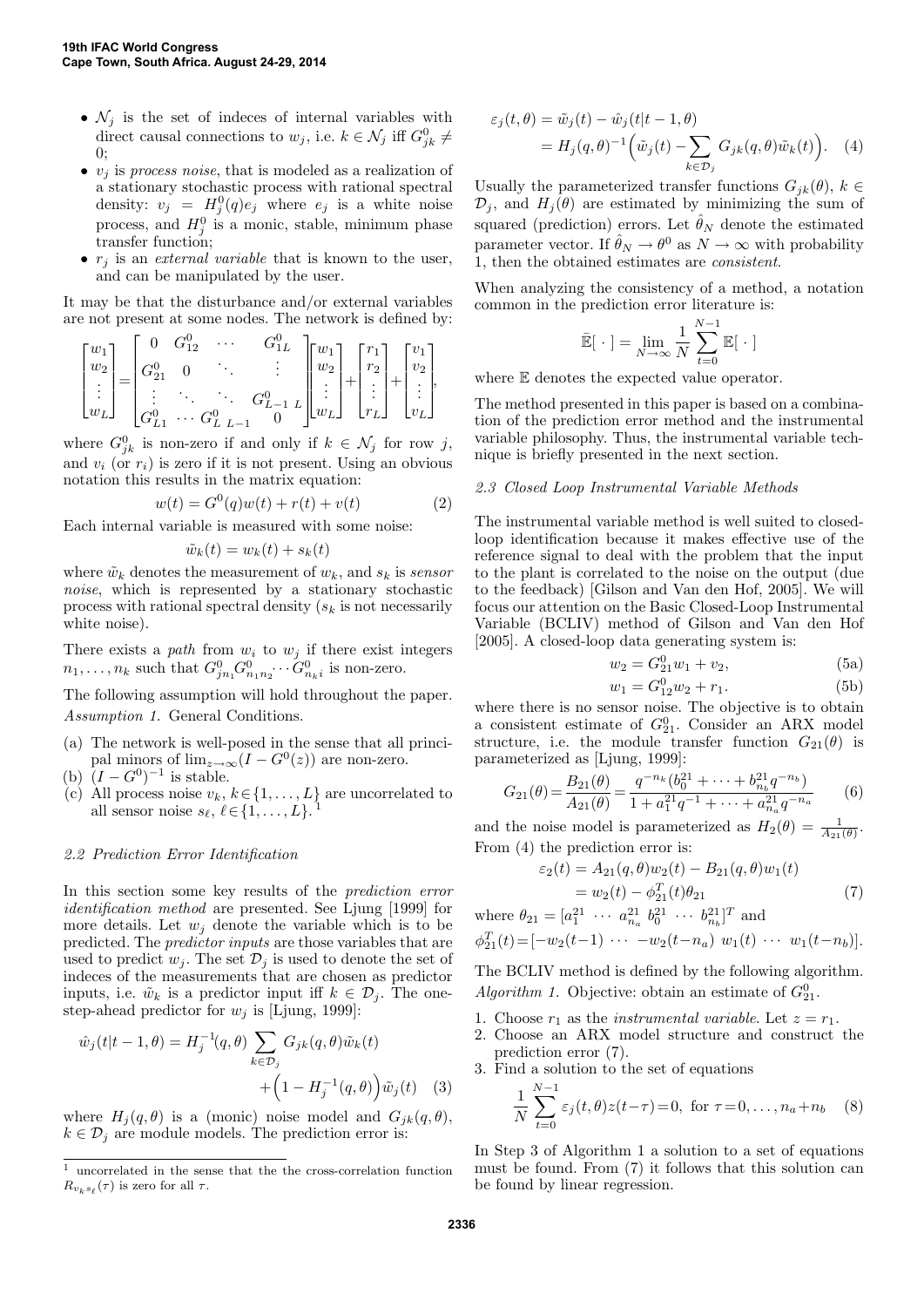Proposition 1. (BCLIV [Gilson and Van den Hof, 2005]). Consider the closed-loop system (5) that satisfies Assumption 1. A consistent estimate of  $\hat{G}_{21}^{0'}$  can be obtained using Algorithm 1 if the following conditions hold:

- (a)  $\bar{\mathbb{E}}\big[\phi(t)\cdot[z(t)\cdots z(t-n_a-n_b)]\big]$  is nonsingular,
- (b)  $\mathbb{E}[v_2(t)\cdot z(t-\tau)]=0, \forall \tau\geq 0.$
- (c) The parameterization is chosen flexible enough, i.e. there exists a  $\theta$  such that  $G_{21}(\theta) = G_{21}^0$ .

In the following section two methods are presented for identification in networks that can be cast as extensions of the BCLIV method.

#### 3. IV METHOD EXTENDED TO DYNAMIC NETWORKS AND SENSOR NOISE

Recall, the objective considered in this paper is to obtain an estimate of a module,  $G_{ji}^0$ , embedded in a dynamic network using noisy measurements of the internal variables. This section is structured as follows: first a method is presented that is a straight-forward extension of the BCLIV method. For this method not all internal variables  $w_{\ell}, \ell \notin \mathcal{D}_j \cup \{j\}$  are candidate instrumental variables. Subsequently, a method is presented for which all internal variables  $w_{\ell}, \ell \notin \mathcal{D}_j \cup \{j\}$  are candidate instrumental variables. The key difference in the second method is that a Box-Jenkins model structure is used instead of an ARX model structure. This change is in line with closedloop identification reasoning where is it well known that consistent estimates are possible if the noise is correctly modelled [Forssell and Ljung, 1999].

Throughout the paper it is always important to choose instrumental variables that are correlated to the predictor inputs. The presence of a correlation is key to any IV method (in Proposition 1 it ensures that Condition (a) holds). The following lemma presents conditions that ensure two internal variables are correlated.

Lemma 2. Consider a dynamic network (2) that satisfies Assumption 1. Two internal variables  $w_{\ell}$  and  $w_k$  are correlated if one (or more) of the following conditions hold:

- (a) There is a path from  $w_{\ell}$  to an  $w_{k}$ .
- (b) There is a path from  $w_k$  to  $w_\ell$ .
- (c) There is a variable  $w_n, n \neq \ell, k$ , such that there are paths from  $w_n$  to  $w_\ell$  and  $w_n$  to  $w_k$ .

The proof can be found in Appendix A.

To extend the BCLIV method to be able to use it in dynamic networks, a multiple input, single output ARX model structure must be used. In this case, the modules and noise model are parameterized as:

$$
G_{jk}(q,\theta) = \frac{B_{jk}(q,\theta)}{A_j(q,\theta)}, \text{ and } H_j(q,\theta) = \frac{1}{A_j(q,\theta)}, \quad (9)
$$

for all  $k \in \mathcal{D}_j$ , where all modules have the same denominator. From  $(1)$ ,  $w_i$  can be expressed using modules with a common denominator as follows:

$$
w_j(t) = \frac{1}{A_j^0(q)} \sum_{k \in \mathcal{N}_j} \check{B}_{jk}^0(q) w_k(t) + v_j(t)
$$

where

$$
A_j^0(q)=\!\!\!\!\!\prod_{n\in\mathcal N_j}\!\!\!\!\!A_{jn}^0(q)\text{ and }\breve B_{jk}^0(q)=\!\!\!\!\!\!\!\!\!\!\!\prod_{n\in\mathcal N_j\backslash k}\!\!\!\!\!\!\!\!\!\!B_{jk}^0(q)A_{jn}^0(q).
$$

From (4) and (9) the prediction error is:

$$
\varepsilon_j(\theta) = A_j(q, \theta)\tilde{w}_j - \sum_{k \in \mathcal{D}_j} B_{jk}(q, \theta)\tilde{w}_k(t)
$$
  
=  $\tilde{w}_j(t) - [\phi_{k_1}^T(t) \cdots \phi_{k_n}^T(t) \phi_j^T(t)] \theta$   
=  $\tilde{w}_j - \phi^T(t)\theta$ . (10)

where  $\phi_{k_i}^T(t) = [\tilde{w}_{k_i}(t) \cdots \tilde{w}_{k_i}(t-n_b)], \{k_1, \ldots, k_n\} = D_j$ and  $\phi_j^T(t) = [-\tilde{w}_j(t-1) \cdots - \tilde{w}_j(t-n_a)].$ 

Consider the following algorithm which can be used to obtain a consistent estimate of  $G_{ji}^0$ .

Algorithm 2. Objective: obtain an estimate of  $G_{ji}^0$ .

- 1. Choose a measurement  $\tilde{w}_\ell$  where  $\ell \notin \mathcal{N}_j \cup \{j\}$  or an external variable  $r_m$  to use as the instrumental variable. The instrumental variable and  $w_i$  must be correlated (i.e. at least one of the conditions of Lemma 2 must hold). Let z denote the variable chosen as instrumental variable.
- 2. Choose the set of predictor inputs,  $\mathcal{D}_j$ , as follows:  $k \in \mathcal{D}_j$  iff  $k \in \mathcal{N}_j$  and at least one of the conditions of Lemma 2 is satisfied for  $w_k$  and z.
- 3. Choose an ARX model structure and construct the prediction error (10).
- 4. Find a solution to the set of equations

$$
\frac{1}{N} \sum_{t=0}^{N-1} \varepsilon_j(t, \theta) z(t - \tau) = 0, \text{ for } \tau = 1, ..., n_{\theta}, \quad (11)
$$

where  $n_{\theta}$  is the number of parameters in the model.

This algorithm is very similar to that of the BCLIV (Algorithm 1). Only Steps 1 and 2 are more involved due to the increased complexity of a network vs. a closed loop. In Step 2 of Algorithm 2 only those variables  $w_k$ ,  $k \in \mathcal{N}_i$  that are somehow correlated to the instrumental variable z are included as predictor inputs. In the following proposition the conditions that ensure Algorithm 2 results in consistent estimates of  $G_{jk}^0$  are presented.

Proposition 3. Consider a dynamic network as defined in Section 2.1 that satisfies Assumption 1. Let z denote the variable  $\tilde{w}_{\ell}$  or  $r_{\ell}$  chosen as the instrumental variable. A consistent estimate of  $G_{ji}^0$  can be obtained using Algorithm 2 if the following conditions hold:

- (a) If  $v_j$  is present, then there is no path from  $w_j$  to z
- (b)  $\mathbb{E}[\phi^T(t)[z(t) \cdots z(t-n_\theta)]$  is nonsingular, where  $\phi(t)$ is defined in (10).
- (c) If  $z = \tilde{w}_{\ell}$ , then the sensor noise  $s_{\ell}$  is uncorrelated to all  $s_k$ ,  $k \in \mathcal{D}_j$ .
- (d) The process noise variable  $v_i$  is uncorrelated to all  $v_n$ with a path to  $w_i$ .
- (e) The parameterization is flexible enough, i.e. there exists a  $\theta$  such that  $G_{jk}(q, \theta) = G_{jk}(q)$ ,  $\forall k \in \mathcal{D}_j$ .  $\Box$

Condition (b) is a condition on the informativity of the data. Condition (a) puts a restriction on which internal variables are candidate instrumental variables. Depending on the interconnection structure, there may be no candidates. Condition (a) does not put a restriction on which external variables are candidate instrumental variables since, by definition there is never a path from any internal variable to an external variable. Thus all external variables are candidate instrumental variables irrespective of the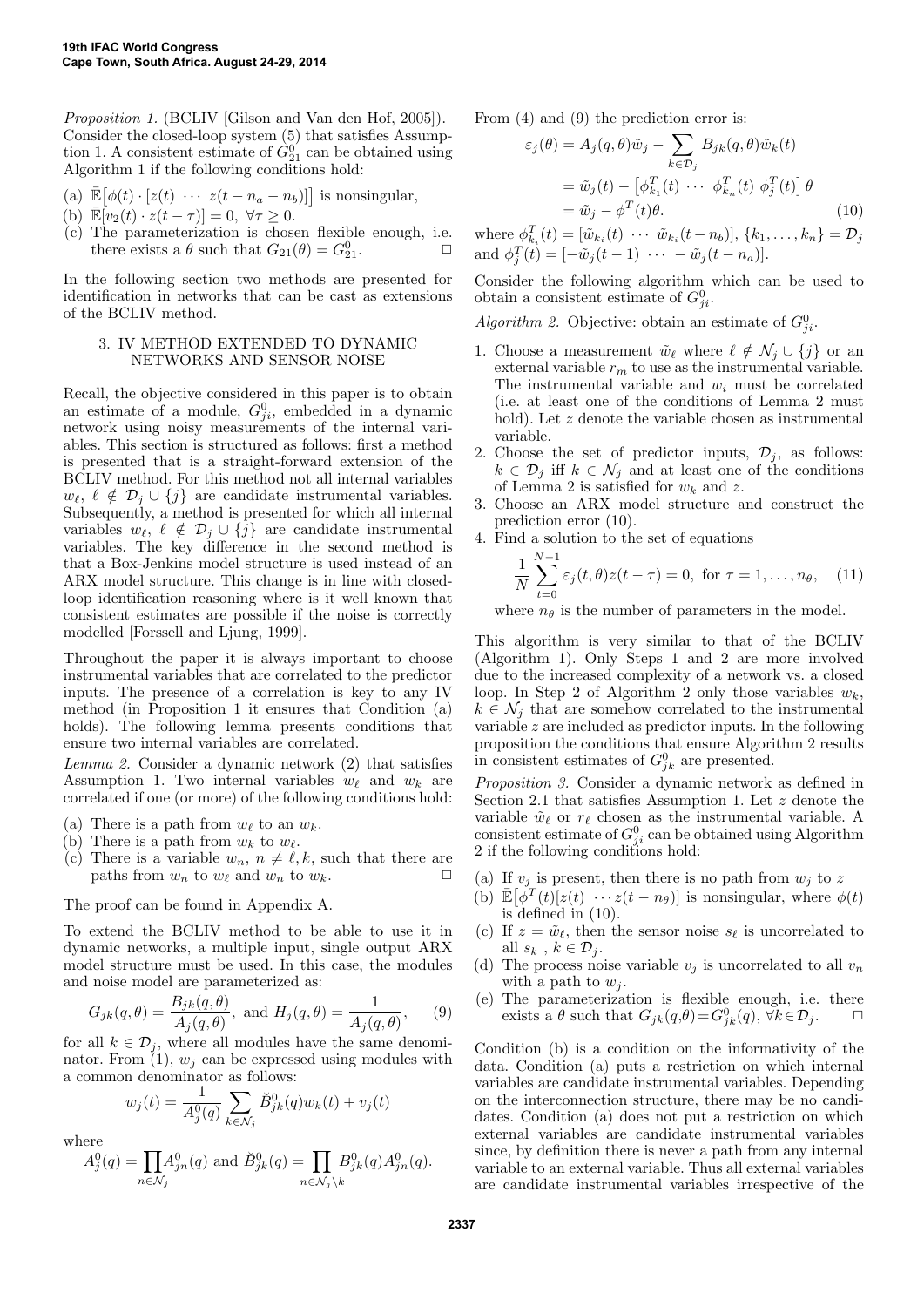interconnection structure. The idea is illustrated in the following two examples.



Fig. 1. Closed loop data generating systems

Example 1. Consider the data generating system shown in Fig. 1a. Suppose that the objective is to obtain a consistent estimate of  $G_{32}^0$ . Thus,  $\{j\} = \{3\}$ , and  $\mathcal{N}_3 = \{2\}$ . The only choice for the instrumental variable that satisfies Step 1 of Algorithm 2 is  $z = \tilde{w}_1$ . Since there is no path from  $w_3$  to  $w_1$ , Condition (a) of Proposition 3 holds. Thus, consistent estimates of  $G_2^0$  are possible using Algorithm 2. estimates of  $G_{32}^0$  are possible using Algorithm 2.  $\Box$ 

Example 2. Consider the data generating system shown in Fig. 1b. Suppose that the objective is to obtain a consistent estimate of  $G_{32}^0$ . In this case it is not possible to satisfy Condition (a) of Proposition 3.  $\Box$ 

In the following text a method is presented that can be used when Condition (a) of Proposition 3 does not hold.

The main reason that a feedback path from  $w_j$  to the instrumental variable  $w_i$  causes a problem is because then the projections of the predictor inputs onto the instrumental variable are correlated to the output noise. This is equivalent to the closed-loop identification problem where the plant input is correlated to the output noise. From the closed-loop identification literature, there are several methods to deal with this correlation that is induced by feedback [Forssell and Ljung, 1999, Van den Hof et al., 2013]. One method, called the Direct Method, deals with the problem by exactly modeling the noise. In the following text it is shown that this idea can be extended to the IV framework, so that measured variables that are part of a loop containing  $w_i$  can be used as instruments. Note that the idea is to exactly model the process noise term  $v_j$ , and not the sensor noise (or a sum of the two). The sensor noise is dealt with using the instrumental variable.

To exactly model the noise, a Box-Jenkins model structure is required. This amounts to the parameterization:

$$
G_{jk}(q,\theta) = \frac{B_{jk}(q,\theta)}{A_{jk}(q,\theta)}, k \in \mathcal{D}_j \text{ and } H_j(q,\theta) = \frac{C_j(q,\theta)}{D_j(q,\theta)}, (12)
$$

where  $A_{jk}(\theta)$ ,  $B_{jk}(\theta)$ ,  $C_j(\theta)$ ,  $D_j(\theta)$  are polynomials in q. Algorithm 3. Objective: obtain an estimate of  $G_{ji}^0$ .

- 1. Choose the set of predictor inputs as  $\mathcal{D}_j = \mathcal{N}_j$ .
- 2. For each  $\tilde{w}_k, k \in \mathcal{D}_j \cup \{j\}$  choose a measurement  $\tilde{w}_\ell$ ,  $\ell \notin \mathcal{D}_j \cup \{j\}$  or external variable  $r_m$  that will be used as an instrumental variable. The chosen variable must be correlated to  $w_k$  (i.e. the chosen instrumental variable and  $w_k$  satisfy one of the conditions of Lemma 2). Let  $\mathcal{I}_j$  and  $\mathcal{X}_j$  denote the sets of indeces of internal and external variables respectively that are chosen as instrumental variables.
- 3. Construct the vector of instrumental variables  $z(t) =$  $[\tilde{w}_{\ell_1}(t) \cdots \tilde{w}_{\ell_n}(t) r_{m_1} \cdots r_{m_d}],$  where  $\{\ell_1, \ldots, \ell_n\} = \mathcal{I}_j$ and  $\{m_1, \ldots, m_d\} = \mathcal{X}_j$ .
- 4. Choose a Box-Jenkins model structure, (12), and construct the prediction error (4).
- 5. Find a solution to the set of equations

$$
\frac{1}{N} \sum_{t=0}^{N-1} \varepsilon(t, \theta) z(t - \tau) = 0, \text{ for } \tau = 1, \dots, n_z,
$$
 (13)

where  $n_z > n_{\theta}$ , the number of parameters in the model.

Note from Step 2 that  $card(\mathcal{D}_j \cup \{j\}) = card(\mathcal{I}_j) +$ card( $\mathcal{X}_j$ ). Also note that predictor inputs and  $\tilde{w}_j$  cannot be chosen as instrumental variables, i.e.  $(\mathcal{D}_j \cup \{j\}) \cap \mathcal{I}_j = \emptyset$ .

There are several differences in this algorithm as compared to Algorithm 2. Firstly, a BJ model structure is used instead of an ARX model structure. Consequently, the set of equations in Step 5 are no longer linear in  $\theta$ .

The second main difference that a set of instrumental variables is used, instead of just one instrumental variable. This is not a necessary choice, it is also possible to choose fewer instrumental variables. However, since the equations in (13) are no longer linear in  $\theta$ , a condition to ensure the data is informative becomes more complex with fewer instrumental variables. Thus, we leave it for a future paper.

Proposition 4. Consider a dynamic network (2) that satisfies Assumption 1. A consistent estimate of  $G_{ji}^0$  is obtained using Algorithm 3 if the following conditions hold:

- (a) Every  $w_{\ell}, \ell \in \mathcal{I}_j$  is a function of only  $w_i (t d), d \ge 1$ .
- (b) The cross-power spectral density matrix

$$
\Phi_{\nu z}(\omega) = \begin{bmatrix}\n\Phi_{w_{k_1}z_1}(\omega) & \cdots & \Phi_{w_{k_1}z_n}(\omega) \\
\vdots & \ddots & \vdots \\
\Phi_{w_{k_{n-1}z_1}(\omega)} & \cdots & \Phi_{w_{k_{n-1}z_n}(\omega)} \\
\Phi_{w_jz_1}(\omega) & \cdots & \Phi_{w_jz_n}(\omega)\n\end{bmatrix} (14)
$$

is full rank for all  $\omega \in [-\pi, \pi]$  where  $\{k_1, \ldots, k_{n-1}\}$  $\mathcal{D}_i$ , and  $z_n$  is the *n*th element of the vector of instrumental variables z.

- (c) Every sensor noise  $s_k, k \in \mathcal{D}_j \cup \{j\}$  is uncorrelated to every  $s_{\ell}, \ell \in \mathcal{I}_i$ .
- (d) The process noise variable  $v_j$  is uncorrelated to all  $v_m$ with a path to  $w_i$ .
- (e) The parameterization is chosen flexible enough, i.e. there exists a parameter  $\theta$  such that  $G_{ik}(q, \theta)$  =  $G_{jk}^0(q)$ ,  $\forall k \in \mathcal{D}_j$ , and  $H_j(q, \theta) = H_j^0(q)$ .

The proof can be found in the Appendix C. Condition (a) is satisfied if there is a delay in the path from  $w_i$ to the instrumental variable  $w_{\ell}$ . If there is no delay from  $w_j$  to  $w_\ell$  then the condition can be satisfied by choosing  $w_{\ell}(t - 1)$  as the instrumental variable. Condition (b) is a condition on the informativity of the data. By choosing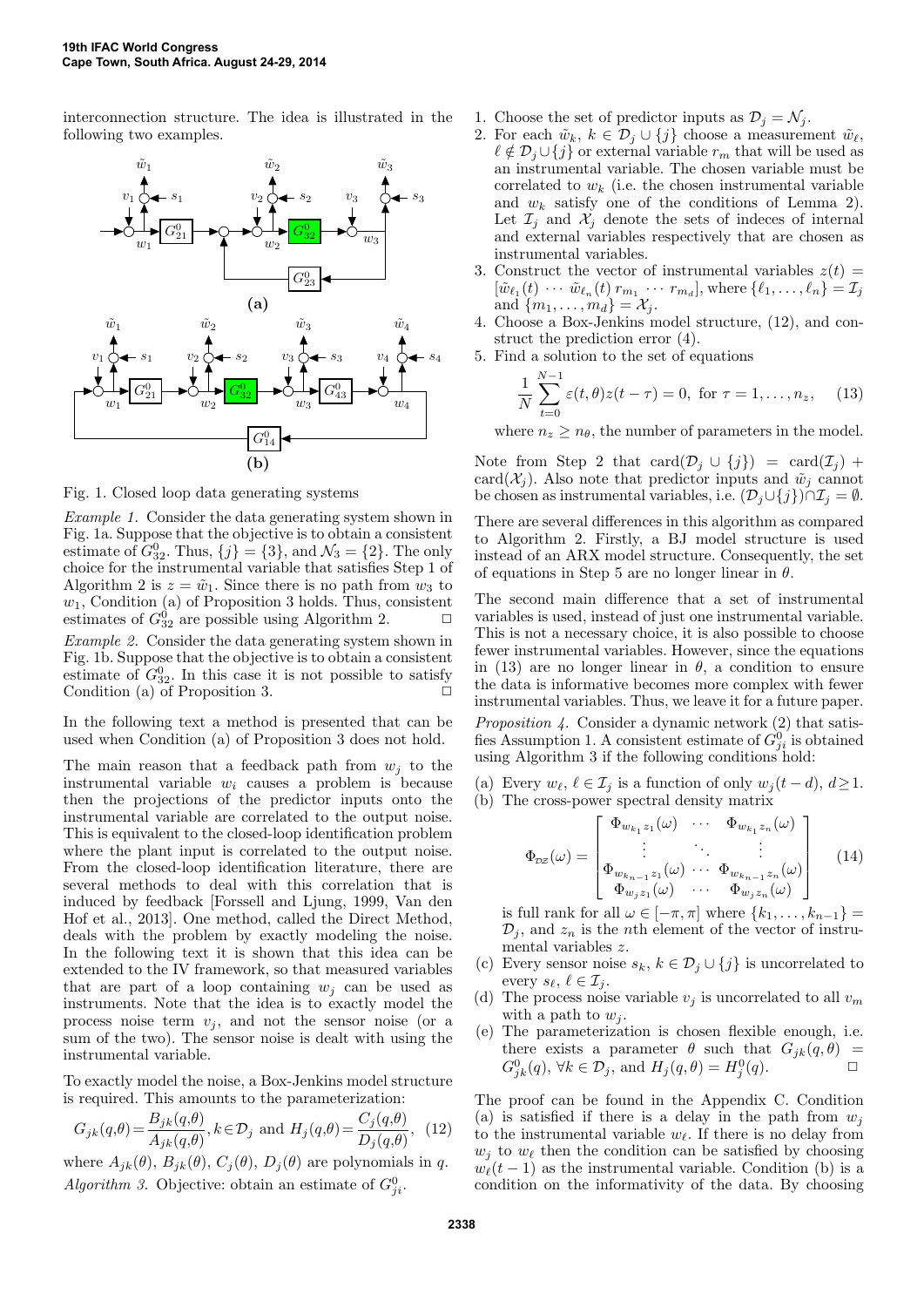the instrumental variables as in Step 2, it ensures that at least there will not be any rows or columns of zeros in the matrix  $\Phi_{\text{DL}}$  (i.e. each predictor input is correlated to at least one instrumental variable).

Example 3. Consider again the situation of Example 2. Choose,  $\{j\} = \{3\}$ ,  $\mathcal{N}_2 = \{2\}$ , and  $\mathcal{I}_2 = \{1, 4\}$ . By Proposition 4, consistent estimates of  $G_{32}^0$  are possible.  $\Box$ 



Fig. 2. Example of a dynamic network. The measurements of the internal variables are not shown. The labels of the  $w_i$ s have been placed inside the summations indicating that the output of the sum is  $w_i$ .

Example 4. Consider the network shown in Fig. 2. Suppose that the objective is to obtain a consistent estimate of  $G_{21}^0$ . Thus,  $\{j\} = \{2\}$ , and  $\mathcal{N}_2 = \{1, 4, 6\}$ . By Algorithm 3 the predictor inputs must be chosen as  $\tilde{w}_1$ ,  $\tilde{w}_6$ , and  $\tilde{w}_4$  $(\mathcal{D}_2 = \mathcal{N}_2 = \{1, 6, 4\})$ . Choose  $\{\tilde{w}_3, \tilde{w}_5, \tilde{w}_7, \tilde{w}_8\}$  as the set of instrumental variables. By Proposition 4 consistent estimates of  $G_{21}^0$  are possible using Algorithm 3.  $\Box$ 

# 4. CONCLUSION

In this paper a novel method is presented to obtain consistent estimates of a module embedded in a dynamic network using only noisy measurements of internal variables. In future work Algorithm 3 will be extended to allow the option to choose fewer instrumental variables.

## Appendix A. PROOF OF LEMMA 2

The following lemma is used in the proof.

Lemma 5. Consider a dynamic network as defined in Section 2.1 that satisfies Assumption 1. Let  $\mathcal{G}^0_{mn}$  be the  $(m, n)$ th entry of  $(I - G_0)^{-1}$ . If there are no paths from n to m then  $\mathcal{G}_{mn}^0$  is zero.

For a proof use Mason's Rules [Mason, 1953], or see Van den Hof et al. [2013]. Now follows the proof of Lemma 2.

Proof. The proof proceeds by showing that if none of the expressions (a)-(c) hold, then  $w_{\ell}$  and  $w_k$  are uncorrelated. First both  $w_{\ell}$  and  $w_k$  are expressed in terms of process noise variables. Then Lemma 5 is used to prove the result.

Using the notation of Lemma 5,  $w_{\ell}$  and  $w_k$  can be expressed in terms of only process noise terms:

$$
w_{\ell}(t) = \sum_{n=1}^{L} \mathcal{G}_{\ell n}^{0}(q) v_n(t)
$$
 and  $w_k(t) = \sum_{n=1}^{L} \mathcal{G}_{kn}^{0}(q) v_n(t)$ . (A.1)

Consider the cross-correlation between  $w_{\ell}$  and  $w_{k}$ :

$$
R_{w_{\ell}w_k}(\tau) = \bar{\mathbb{E}}[w_{\ell}(t)w_k(t-\tau)] \tag{A.2}
$$

By Pareseval's theorem and substituting (A.1) into (A.2):

$$
\Phi_{w_{\ell}w_k}(z) = \sum_{\substack{n=1 \ n \neq \ell,k}}^{L} \mathcal{G}_{\ell n}^0(e^{j\omega}) \Phi_{v_k}(\omega) \mathcal{G}_{kn}^0(e^{-j\omega}) +
$$
  

$$
\mathcal{G}_{\ell k}^0(e^{j\omega}) \Phi_{v_k}(\omega) \mathcal{G}_{kk}^0(e^{-j\omega}) + \mathcal{G}_{\ell \ell}^0(e^{j\omega}) \Phi_{v_k}(\omega) \mathcal{G}_{k \ell}^0(e^{-j\omega})
$$

By Lemma 5 if Condition (a) does not hold,  $\mathcal{G}_{\ell m}^0$  is zero. Thus the first term of  $\Phi_{w_{\ell}w_m}(z)$  is zero. Similarly, if Condition (b) does not hold the second term is zero. If Condition (c) does not hold then for each  $k \in \{1, ..., L\}$  $\{i, j\}$  either  $\mathcal{G}^0_{\ell k}$  or  $\mathcal{G}^0_{mk}$  is zero. Thus the third term of  $\Phi_{w_{\ell}w_m}(z)$  is zero, concluding the proof.

## Appendix B. PROOF OF PROPOSITION 3

**Proof.** Using (10) the asymptotic expression for the objective function (11) is:

$$
\mathbb{E}[\varepsilon(t)z(t-\tau)] = \mathbb{E}[(\tilde{w}_j(t) - \theta^T \phi(t)) [\tilde{w}_i(t) \cdots \tilde{w}_i(t-n_\theta)]]
$$
  
Let  $x(t) = [\tilde{w}_i(t) \cdots \tilde{w}_i(t-n_\theta)].$  Then, by solving the set  
of equations (11) for  $\tau = 1, ..., n_\theta$ ,  $\theta$  can be expressed:

$$
\theta^T = \bar{\mathbb{E}}[\tilde{w}_j(t)x(t)] \Big(\bar{\mathbb{E}}[\phi(t)x(t)]\Big)^{-1}
$$

where  $\mathbb{E}[\phi(t)x(t)]$  is invertible by Condition (b). Expressing  $\tilde{w}_j$  in terms of  $\phi$  results in:

$$
\theta^T = \theta^0 + \mathbb{E}[A_j^0(q)(v_j(t) + s_j(t))x(t)] \left(\mathbb{E}[\phi(t)x(t)]\right)^{-1}
$$
 (B.1)

where  $\theta^0$  is the parameter vector of the data generating system (Condition (e)). Thus, it must be shown that the second term of (B.1) is zero.

By Condition (c) the term involving  $s_i$  is zero. By the following reasoning, Condition (a) ensures that the term involving  $v_j$  in (B.1) is also zero. Using the notation of Lemma 5, express  $w_i$  in terms of v:

$$
w_i = \sum_{k=1}^L \mathcal{G}_{nk}^0 v_k.
$$

Since there is no path from  $w_j$  to  $w_i$ , by Lemma 5  $\mathcal{G}_{ij}^0$  is zero. Thus,  $w_i(t-\tau)$  is not a function of  $v_j$ , and so (B.1) reduces to  $\theta^T = \theta^{0^T}$  which proves the result.

# Appendix C. PROOF OF PROPOSITION 4

**Proof.** First simplified expressions for  $\varepsilon_j$  and z are derived. Then the two expressions are combined as

$$
R_{\varepsilon z}(\tau) = \bar{\mathbb{E}}[\varepsilon(t,\theta)z(t-\tau)]
$$
 (C.1)

which is the asymptotic expression of (13). It is shown that this expression equals zero for  $\tau \geq 0$  iff  $G_{jk}(\theta) = G_{jk}^0$ . For notational simplicity we assume throughout the proof that  $\mathcal{X}_j = \emptyset$ . It is easily be extended to include non-empty  $\mathcal{X}_j$ 

Consider first an expression for the prediction error. Substitute the expressions for  $\tilde{w}_i$  and  $\tilde{w}_k$  into (4):

$$
\varepsilon_j(\theta) = H_j^{-1}(\theta) \Biggl( \sum_{k \in \mathcal{N}_j} G_{jk}^0 w_k + v_j + s_j - \sum_{k \in \mathcal{N}_j} G_{jk}(\theta) (w_k + s_k) \Biggr)
$$
  
\n
$$
= H_j^{-1}(\theta) \sum_{k \in \mathcal{N}_j} \Delta G_{jk}(\theta) w_k + \Delta H_j(\theta) v_j + e_j
$$
  
\n
$$
+ H_j^{-1}(\theta) \Biggl( s_j - \sum_{k \in \mathcal{N}_j} G_{jk}(\theta) s_k \Biggr) \qquad (C.2)
$$